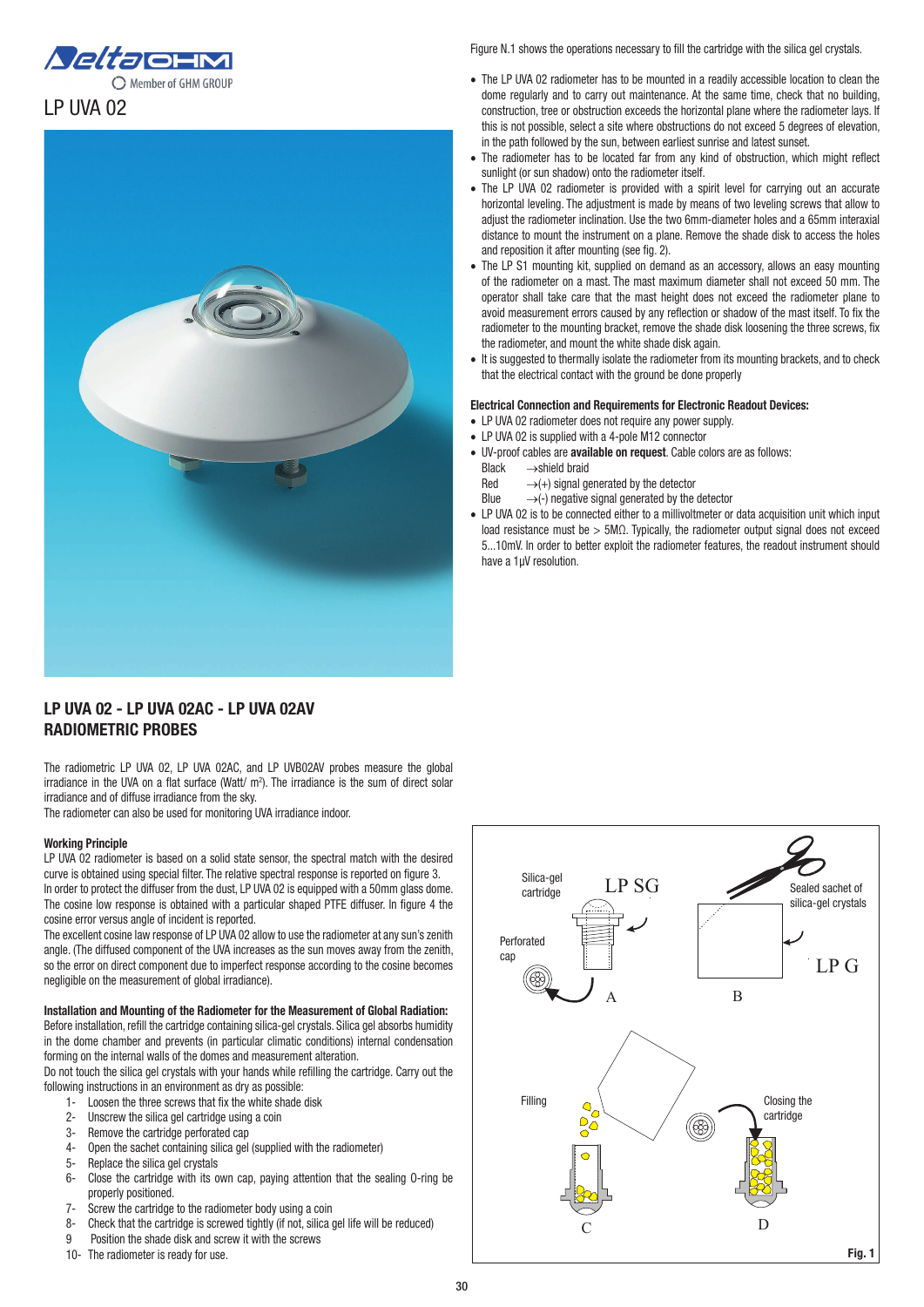

### WIRING DIAGRAM LP UVA 02 **in the calibration report). in the calibration report).**



#### Fixed 4-pole plug M12 Flying 4-pole M12 connector

#### LP UVA 02

| <b>Connector</b> | <b>Function</b>        | Color        |  |  |
|------------------|------------------------|--------------|--|--|
|                  | V out $(+)$            | Red          |  |  |
|                  | V out $(-)$            | Blue         |  |  |
|                  | Not connected          | White        |  |  |
|                  | Shield $(\frac{1}{x})$ | <b>Black</b> |  |  |

## LP UVA 02 AC

| <b>Connector</b> | <b>Function</b>          | <b>Color</b> |       |
|------------------|--------------------------|--------------|-------|
|                  | Positive $(+)$ , $+$ Vdc | Red          | LP U) |
|                  | Negative (-), -Vdc       | <b>Blue</b>  |       |
|                  | Not connected            | White        |       |
|                  | Shield $(\frac{1}{2})$   | <b>Black</b> |       |

#### LP UVA 02 AV

| <b>Connector</b> | <b>Function</b>        | <b>Color</b> |
|------------------|------------------------|--------------|
|                  | $(+)$ Vout             | Red          |
|                  | $(-)$ Vout $e(-)$ Vdc  | <b>Blue</b>  |
|                  | $(+)$ Vdc              | White        |
|                  | Shield $(\frac{1}{2})$ | <b>Black</b> |

#### Maintenance:

It is important to keep the outer glass dome clean to grant measurement best accuracy. Consequently, the more the dome will be kept clean, the more measurements will be accurate. Washing can be made using water and standard papers for lens, or, in some cases, using pure ethyl alcohol. After using alcohol, clean again the dome with water only.

Because of the high rise/fall in temperature between day and night, some condensation might appear on the radiometer dome. To minimize the condensation growth, the radiometer is provided with a cartridge containing desiccant material: Silica gel. The efficiency of the Silica gel crystals decreases in the course of time while absorbing humidity. Silica gel crystals are



active when their color is yellow, while they turn white as soon as they loose their power. Read instructions on how to replace them. Silica gel typical lifetime goes from 2 to 6 months depending on the environment where the radiometer works.

#### Calibration and Measurements:

The radiometer sensitivity S (or calibration factor) allows to determine the irradiance by measuring a signal in Volts at the ends of the resistance which short-circuits the terminals of the photodiode ends. The S factor is measured in  $\mu$ V/(Wm<sup>-2</sup>).

 $\bullet$  Once the difference of potential (DDP) has been measured at the ends of the sensor, the E. irradiance is obtained applying the following formula:

$$
\mathsf{E}_\mathrm{e}\text{= DDP/S}
$$

Where:

- $E_e$ : is the Irradiance expressed in W/m<sup>2</sup>,
- DDP: is the difference of potential expressed in  $\mu$ V and measured by the multimeter, S: is the calibration factor in  $\mu$ V/(W/m<sup>2</sup>) (shown on the radiometer label (and mention S: is the calibration factor in  $\mu$ V/(W/m<sup>2</sup>) (shown on the radiometer label (and mentioned

## **CONNECTION DIAGRAMS**

#### LP UVA 02 LP UVA 02  $\frac{L \cdot U}{2}$



 $\vdash$  Lp UVA 02 AC



# LP UVA 02 AV LP UVA 02 AV LP UVA 02 AV